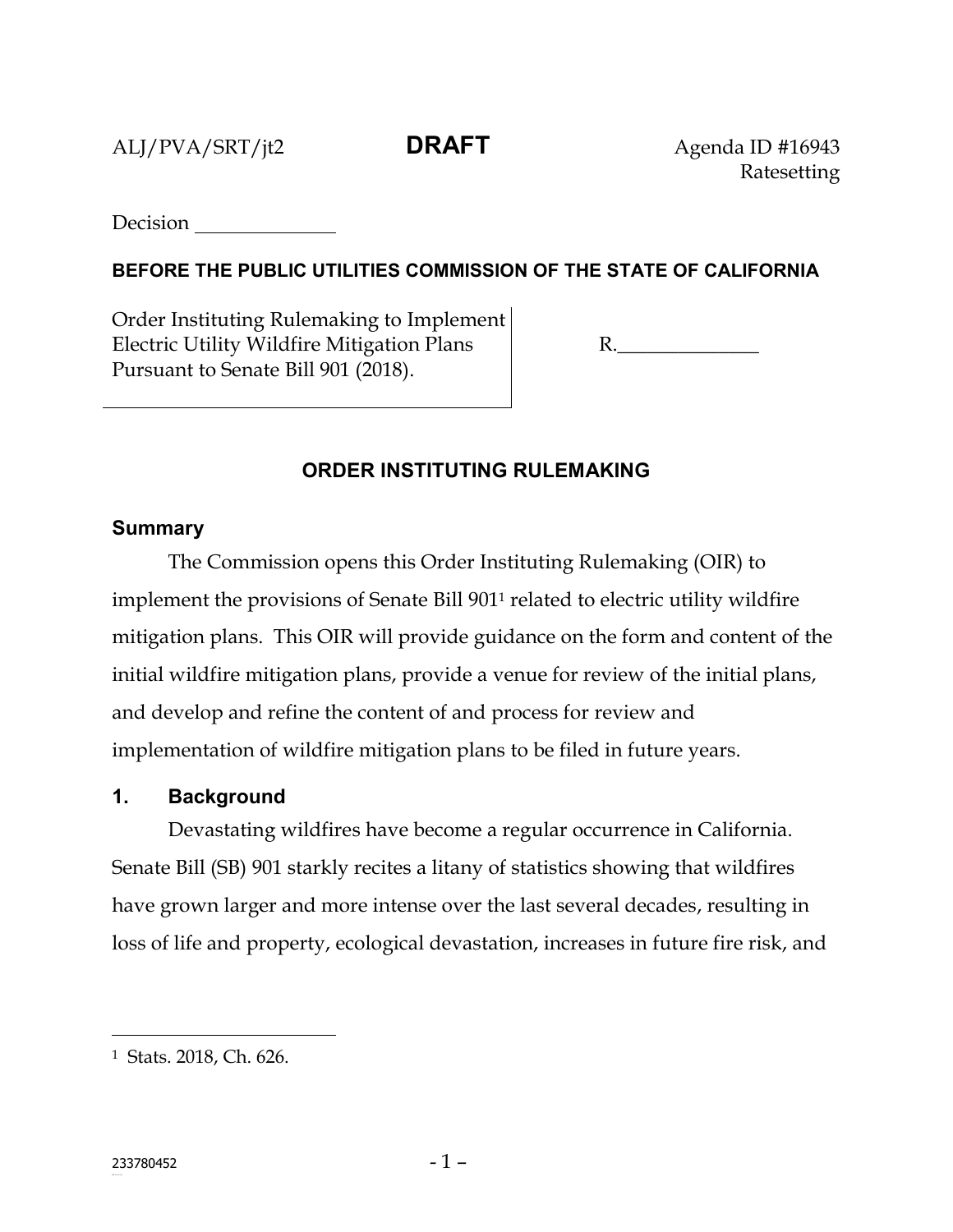significant greenhouse gas emissions. In response, SB 901 attempts to address these changes by directing a variety of actions in multiple contexts.<sup>2</sup>

New provisions of Public Utilities Code Section 8386, enacted as part of SB 901, require all California electric utilities to prepare and submit wildfire mitigation plans that describe the utilities' plans to prevent, combat and respond to wildfires affecting their service territories.3 This proceeding focuses on this requirement, and is the vehicle for the review and implementation of the electric utilities' wildfire mitigation plans.<sup>4</sup>

The Commission-jurisdictional electric corporations that are required to participate in this proceeding are Pacific Gas and Electric Company (PG&E), Southern California Edison Company (SCE), San Diego Gas & Electric Company (SDG&E), Liberty Utilities/CalPeco Electric (Liberty), Bear Valley Electric Service, a division of Golden State Water Company (Bear Valley), and Pacific Power, a division of PacifiCorp (PacifiCorp). The Commission also invites the input of all stakeholders in guiding our approach. The Commission has long worked with the California Department of Forestry and Fire Protection (CAL FIRE) on improving wildfire mitigation, and based on that work and input from the parties, this rulemaking will include development of proposed guidance for what the electric utilities' wildfire mitigation plans should contain.

<sup>2</sup> Many of the actions directed to be taken by SB 901 are outside the purview of this Commission, such as changes to timber harvest plans, and are not addressed in this Order Instituting Rulemaking (OIR).

<sup>&</sup>lt;sup>3</sup> The required elements of the wildfire mitigation plans under Section 8386 are set forth in Appendix A.

<sup>4</sup> SB 901 included other Commission-related provisions in addition to the wildfire mitigation plans. Those provisions will be addressed in other proceedings.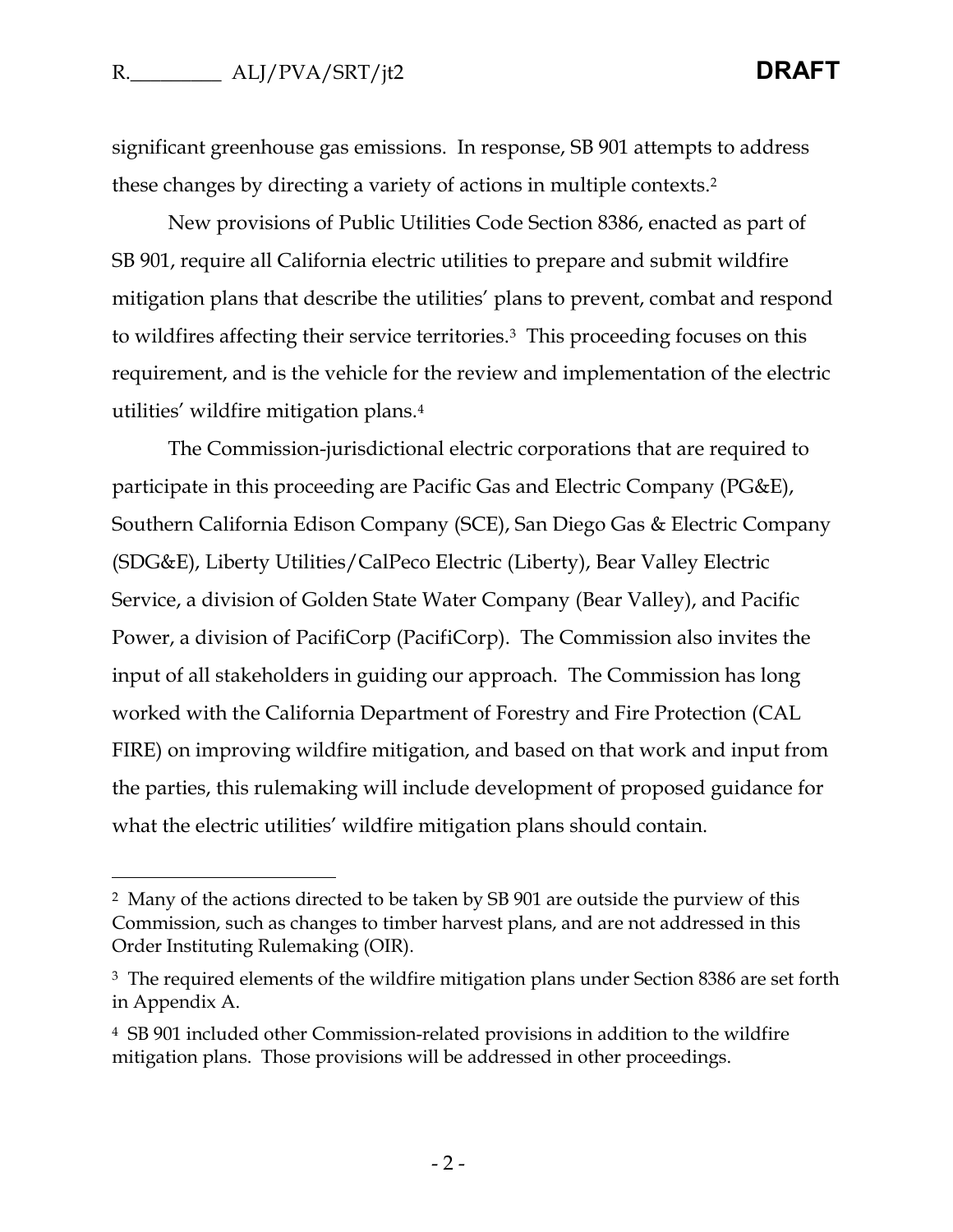The provisions of SB 901 relating to the Commission's review and implementation of wildfire mitigation plans include short turnaround times for much of the necessary action by the Commission. Accordingly, at times this proceeding may move very quickly, with either shortened deadlines or fewer rounds of input. All parties should be prepared to act on short deadlines and be as cooperative and forthcoming as possible so we can meet the legislative mandate, consistent with due process.

This rulemaking is the first step in implementing one central aspect of the sweeping requirements of SB 901. Because of California's recent experience that the wildfire season is beginning sooner and ending later, the Commission determines that it is important to have the initial set of electric utility wildfire mitigation plans approved as close to the beginning of summer 2019 as possible. The Commission does not expect to achieve perfection in the short time that will be available for the initial review and implementation of the first wildfire mitigation plans, but will work with the parties to make the best use of that time to develop useful wildfire mitigation plans. The Commission will also use this proceeding to further refine its approach to the review and implementation of subsequent electric utility wildfire mitigation plans.

# **2. Preliminary Scoping Memo**

 $\overline{a}$ 

The Commission will conduct this rulemaking in accordance with Article 6 of the Commission's Rules of Practice and Procedure, "Rulemaking."5 As required by Rule 7.1(d), this OIR includes a preliminary scoping memo as set

<sup>5</sup> All references to "Rules" are to the Commission's Rules of Practice and Procedure unless otherwise indicated.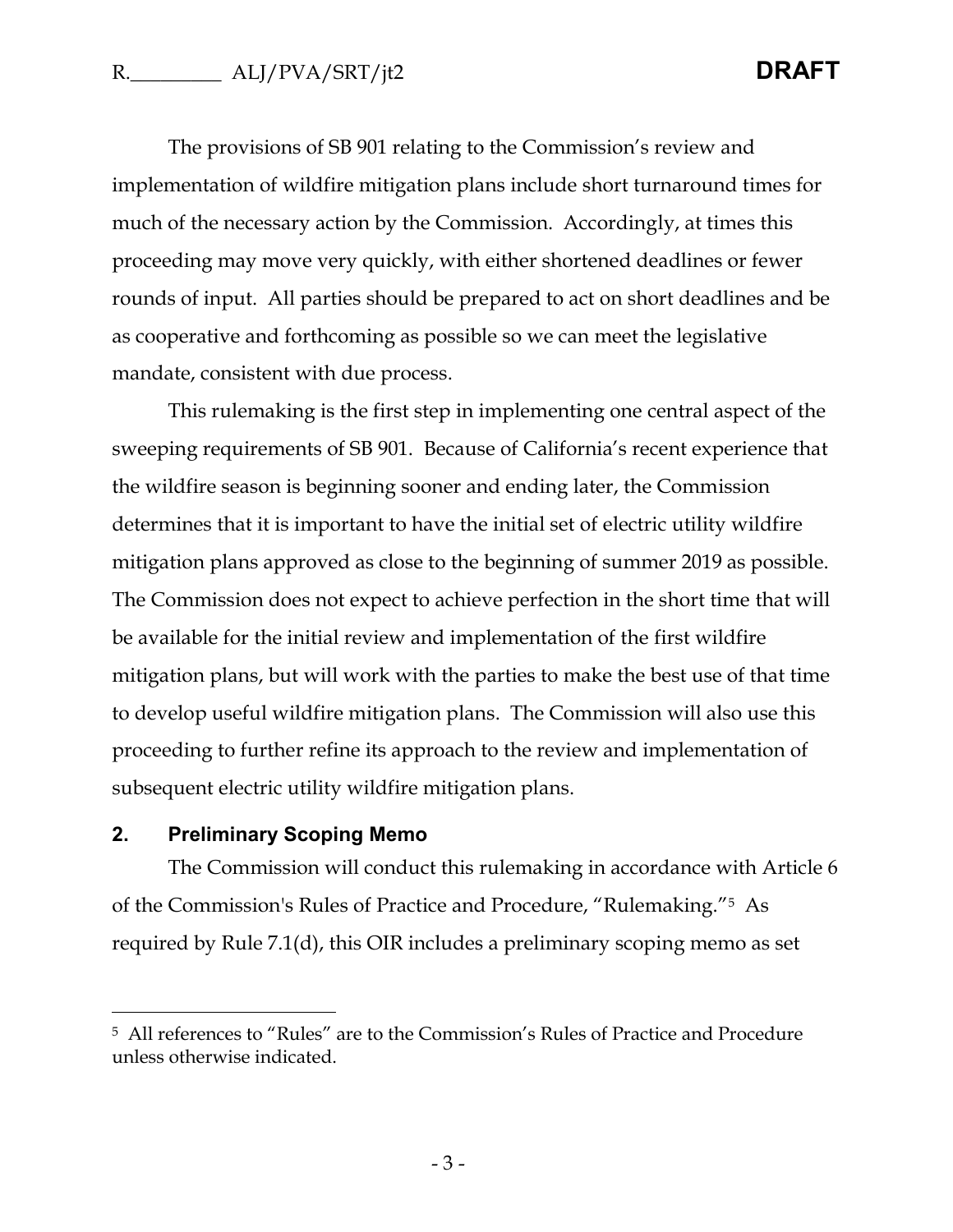forth below, and preliminarily determines the category of this proceeding and the need for hearing.

#### **2.1. Issues**

The scope of this proceeding is limited to only the wildfire mitigation plans of California's electric utilities required by Section 8386 as modified by SB 901. The scope of this proceeding does not encompass the topic of wildfire mitigation measures generally, which is an issue much broader than the utilities' wildfire mitigation plans, and involves non-utility actors and other federal, state, and local decision makers. The scope of this proceeding also does not include utility recovery of costs related to wildfire mitigation plans, which Section 8386 requires be addressed in general rate case applications. The Commission's approval of wildfire mitigation plans in this proceeding is not a substitute – implicit or explicit – for the Commission's review in a general rate case whether the associated costs are just and reasonable. <sup>6</sup> The Commission will not consider or approve explicit expenditures in wildfire mitigation plans in this proceeding; however, in evaluating the proposed plans the Commission may weigh the potential cost implications of measures proposed in the plans. This proceeding is accordingly categorized as ratesetting.

The focus of this proceeding will be on the language in Public Utilities Code Section 8386, as modified by SB 901. The full text of amended Section 8386 is set forth in Appendix A. Section 8386 contains a detailed list of the required contents of the plans, and the items to be included in the plans are all within the

<sup>&</sup>lt;sup>6</sup> "The commission shall consider whether the cost of implementing each electrical corporation's plan is just and reasonable in its general rate case application." (Section 8386(g).)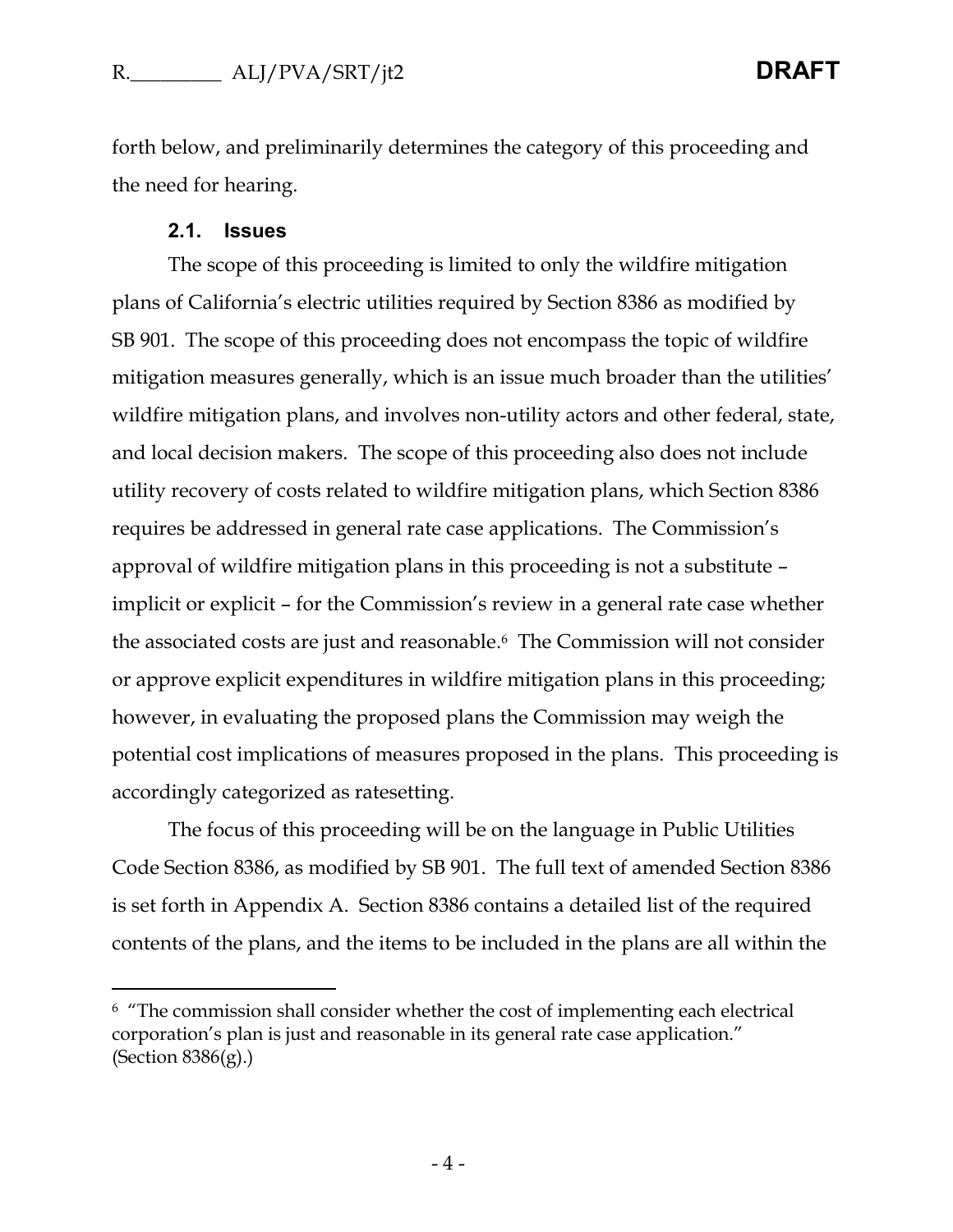scope of the proceeding. In this proceeding the Commission will consider, among other things, how to interpret and apply the statute's list of required plan elements, as well as whether additional elements beyond those required in statute should be included in the wildfire mitigation plans. Parties will be asked for specific and detailed input on their interpretation of Section 8386, including their views on the meaning of the provisions listed for inclusion in wildfire mitigation plans. Other provisions of SB 901 that affect our consideration, interpretation, or approval of the wildfire mitigation plans may also be within the scope of this proceeding.<sup>7</sup>

Section 8386 contains a three-month window for Commission approval of the wildfire mitigation plans for all respondents. This timeframe is extremely ambitious for a matter of this magnitude and far shorter than typical deadlines applicable to Commission proceedings. The scope and schedule for this proceeding will reflect this short statutory deadline for approval of the plans. The initial wildfire mitigation plans will be filed in this proceeding, pursuant to a schedule and direction to be set forth in more detail in the Scoping Memo. An opportunity to comment on the directions for the wildfire mitigation plans will be provided after the Scoping Memo is issued. The respondent utilities are directed to work cooperatively with Commission staff to ensure that the filed plans are complete and clearly organized.

<sup>7</sup> While SB 901 also addresses utilities' compliance with their approved wildfire mitigation plans and penalties for non-compliance, those issues will not be addressed in this proceeding at this time, but are likely to be part of a separate proceeding. An issue that may be considered later in this proceeding is whether, and if so, how, the Commission may decide to stagger the compliance periods for each electric utility. (Section 8386(b).)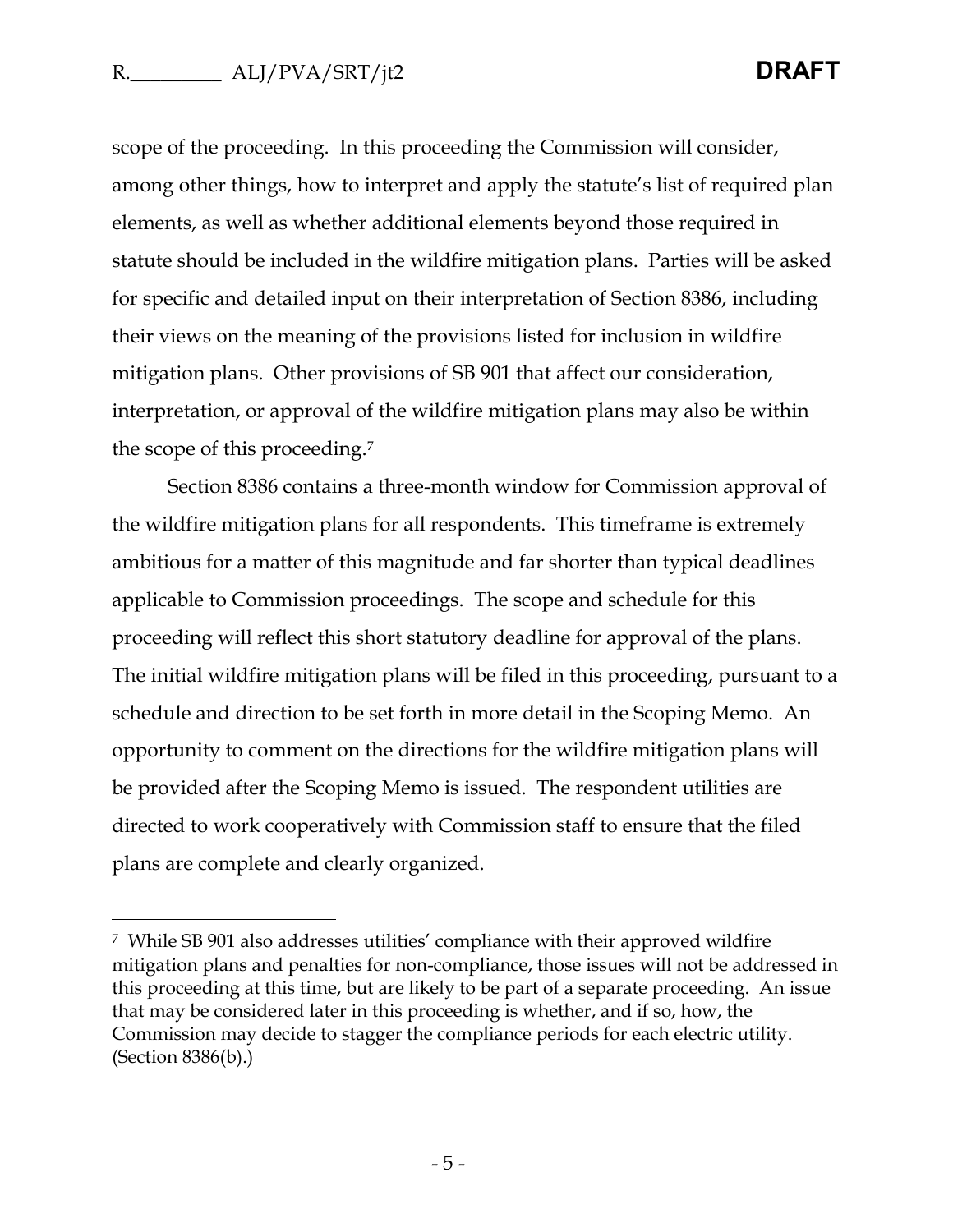This proceeding is also the vehicle for development and refinement of guidance for the content of future wildfire mitigation plans. After the Commission approves the initial wildfire mitigation plans, the Commission will determine how it will address subsequent rounds of annual plans. We expect to learn from our experience addressing the initial set of plans filed in this proceeding, and use that experience to inform our approach to future plans.<sup>8</sup> The categorization of future phases of this proceeding, including establishing rules for wildfire mitigation plans, may be revisited at a later date. Any statutory changes related to wildfire mitigation plans may also be considered in this proceeding.

# **3. Categorization;** *Ex Parte* **Communications; Need for Hearing**

Rule 7.1(d) of the Commission's Rules of Practice and Procedure requires that an order instituting rulemaking preliminarily determine the category of the proceeding and the need for hearing. As a preliminary matter, we determine that this proceeding is categorized as ratesetting. Accordingly, *ex parte* communications are subject to the restrictions and reporting requirements set forth in Article 8 of the Rules.

We are also required to preliminarily determine if hearings are necessary. We preliminarily determine that hearings are not necessary.

#### **3.1. Preliminary Schedule**

 $\overline{a}$ 

The preliminary schedule for initial activities in this proceeding is as follows:

<sup>8</sup> For example, the Commission could adopt a standardized template for wildfire mitigation plans.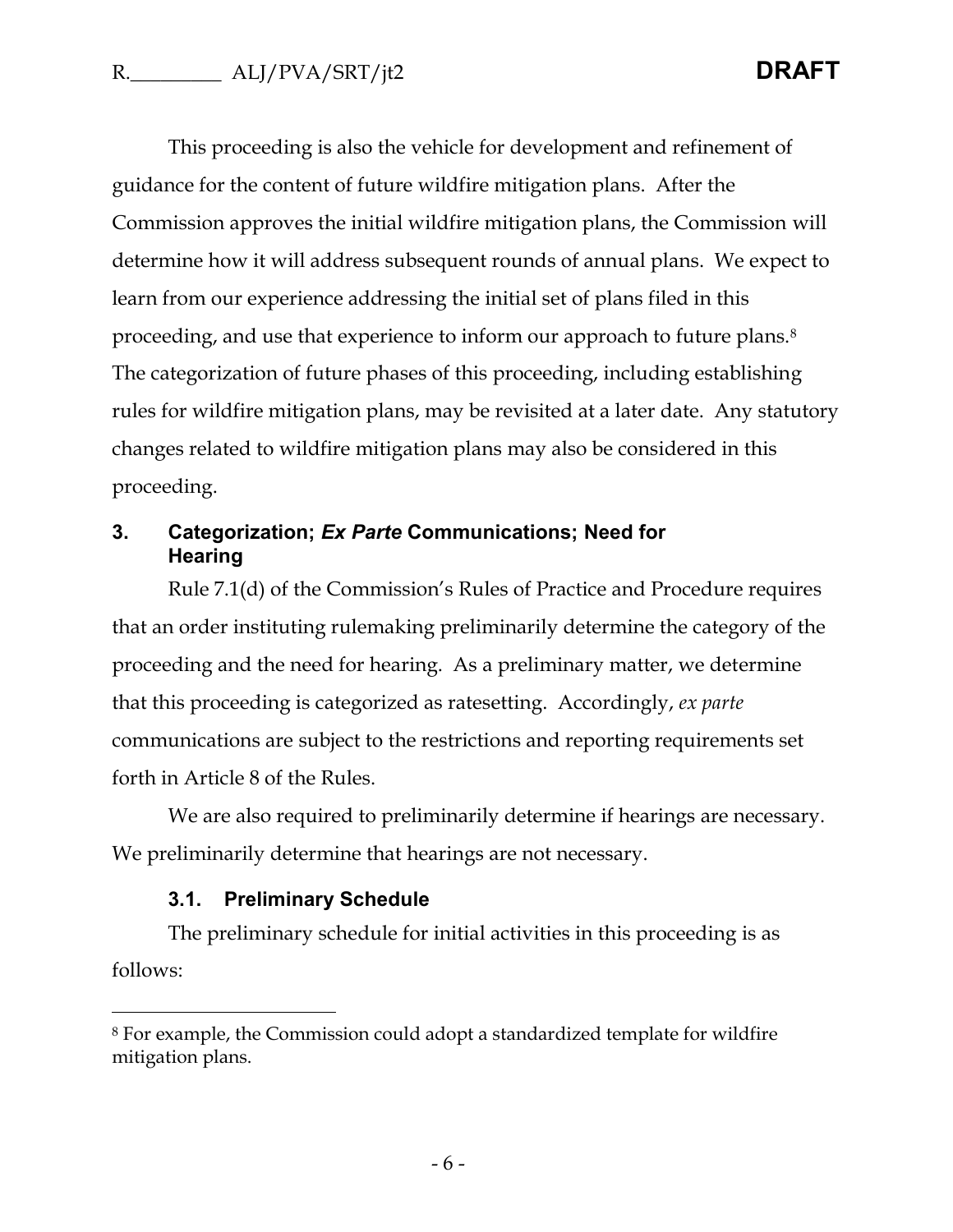$\overline{a}$ 

| <b>EVENT</b>                                             | <b>DATE</b>                                                                                                                 |
|----------------------------------------------------------|-----------------------------------------------------------------------------------------------------------------------------|
| Comments on OIR filed and served                         | 10 days from issuance of OIR                                                                                                |
| Prehearing conference                                    | November 14, 2018, 10:30 a.m.,<br>Commission hearing room A,<br>505 Van Ness Avenue, San<br>Francisco.                      |
| Scoping memo                                             | December 2018                                                                                                               |
| Comments on instructions for initial Plans               | 10 days after Scoping Memo<br>issued                                                                                        |
| Wildfire mitigation plans filed                          | February 2019                                                                                                               |
| Opening comments on initial wildfire<br>mitigation plans | 20 days after Plan filing                                                                                                   |
| Reply comments on initial wildfire mitigation<br>plans   | 10 days after opening<br>comments                                                                                           |
| Decision on initial wildfire mitigation plans            | Three months from Plan<br>filing/service, unless extended<br>pursuant to SB 901, Pub. Utils.<br>Code § 8386(e) <sup>9</sup> |

# **SCHEDULE**

The prehearing conference (PHC) will be held for the purposes of (1) taking appearances, (2) discussing schedule and process, and (3) informing the scoping memo. The PHC shall be held beginning at 10:30 a.m. on November 14, 2018 in the Commission Courtroom, 505 Van Ness Avenue, San Francisco, California.

<sup>9</sup> Section 8386(e) provides that "The commission shall approve each plan within three months of its submission, unless the commission makes a written determination, including reasons supporting the determination that the three-month deadline cannot be met and issues an order extending the deadline."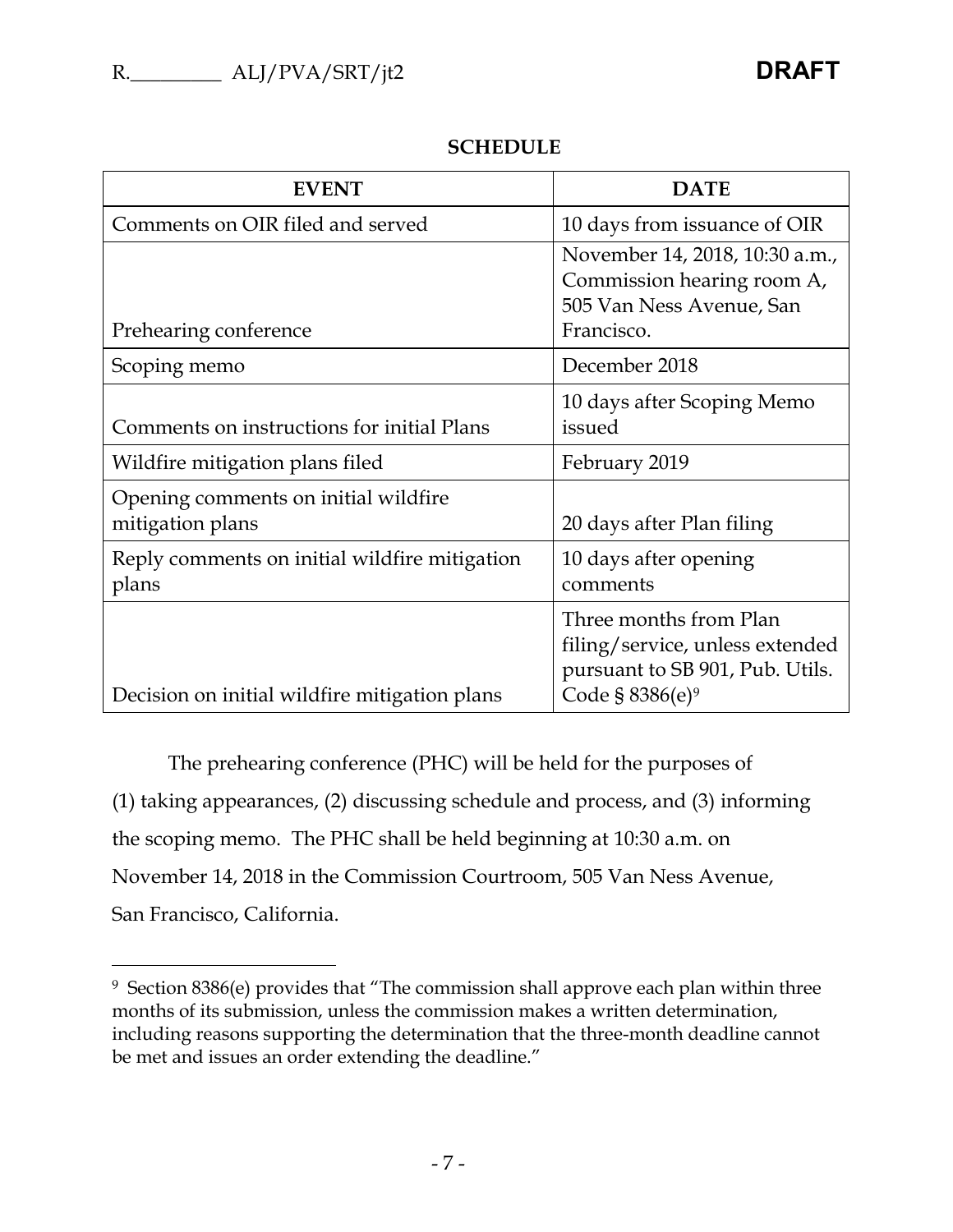The assigned Commissioner or the assigned Administrative Law Judge(s) (ALJ) may change the schedule to promote efficient and fair administration of this proceeding.

If there are any workshops or other public meetings in this proceeding, notice of such workshops will be posted on the Commission's Daily Calendar to inform the public that a decision-maker or an advisor may be present at those meetings or workshops. Parties shall check the Daily Calendar regularly for such notices.

#### **4. Respondents**

PG&E, SCE, SDG&E, Liberty, Bear Valley and PacifiCorp are named as respondents to this proceeding.

### **5. Service of OIR**

This OIR shall be served on all respondents.

In addition, in the interest of broad notice, this OIR will be served on the official service lists for the following proceedings:

- Rulemaking 15-05-006, Order Instituting Rulemaking to Develop and Adopt Fire-Threat Maps and Fire-Safety Regulations;
- Rulemaking 15-06-009, Order Instituting Rulemaking Regarding Policies, Procedures and Rules for Regulation of Physical Security for the Electric Supply Facilities of Electrical Corporations Consistent with Public Utilities Code Section 364 and to Establish Standards for Disaster and Emergency Preparedness Plans for Electrical Corporations and Regulated Water Companies Pursuant to Public Utilities Code Section 768.6;
- Application 15-09-010, Application of San Diego Gas & Electric Company for Authorization to Recover Costs Related to the 2007 Southern California Wildfires Recorded in the Wildfire Expense Memorandum Account (WEMA);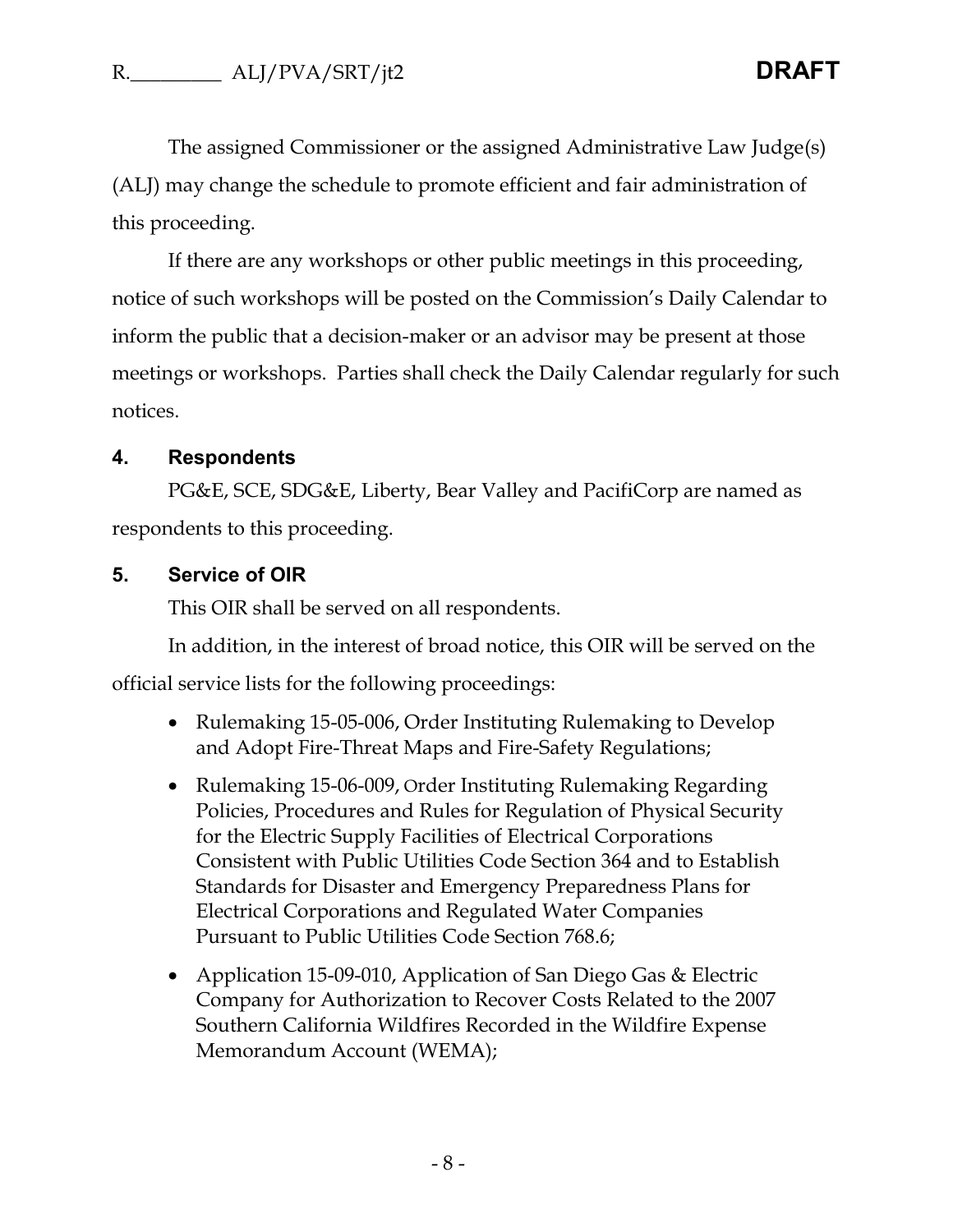- Application 17-07-011, Application of Pacific Gas and Electric Company for Authority to Establish the Wildfire Expense Memorandum Account;
- Application 18-04-001, Application of Southern California Edison Company to Establish the Wildfire Expense Memorandum Account;
- Application 18-09-002, Application of Southern California Edison Company for Approval of Its Grid Safety and Resiliency Program; and
- Application 08-12-021, Application of San Diego Gas & Electric Company for Review of its Proactive De-Energization Measures and Approval of Proposed Tariff Revisions.

In addition, in the interest of broad notice, this OIR will be served on the

following agencies named in SB 901, and organizations representing local governments:

- State Board of Forestry and Fire Protection (CAL FIRE)
- California Energy Commission
- State Air Resources Control Board
- California Office of Emergency Services
- California Department of Fish and Wildlife
- California Infrastructure and Economic Development Bank
- California Office of Planning and Research
- California Department of Parks and Recreation
- California State Association of Counties
- League of California Cities
- California Native American Heritage Commission
- California Municipal Utilities Association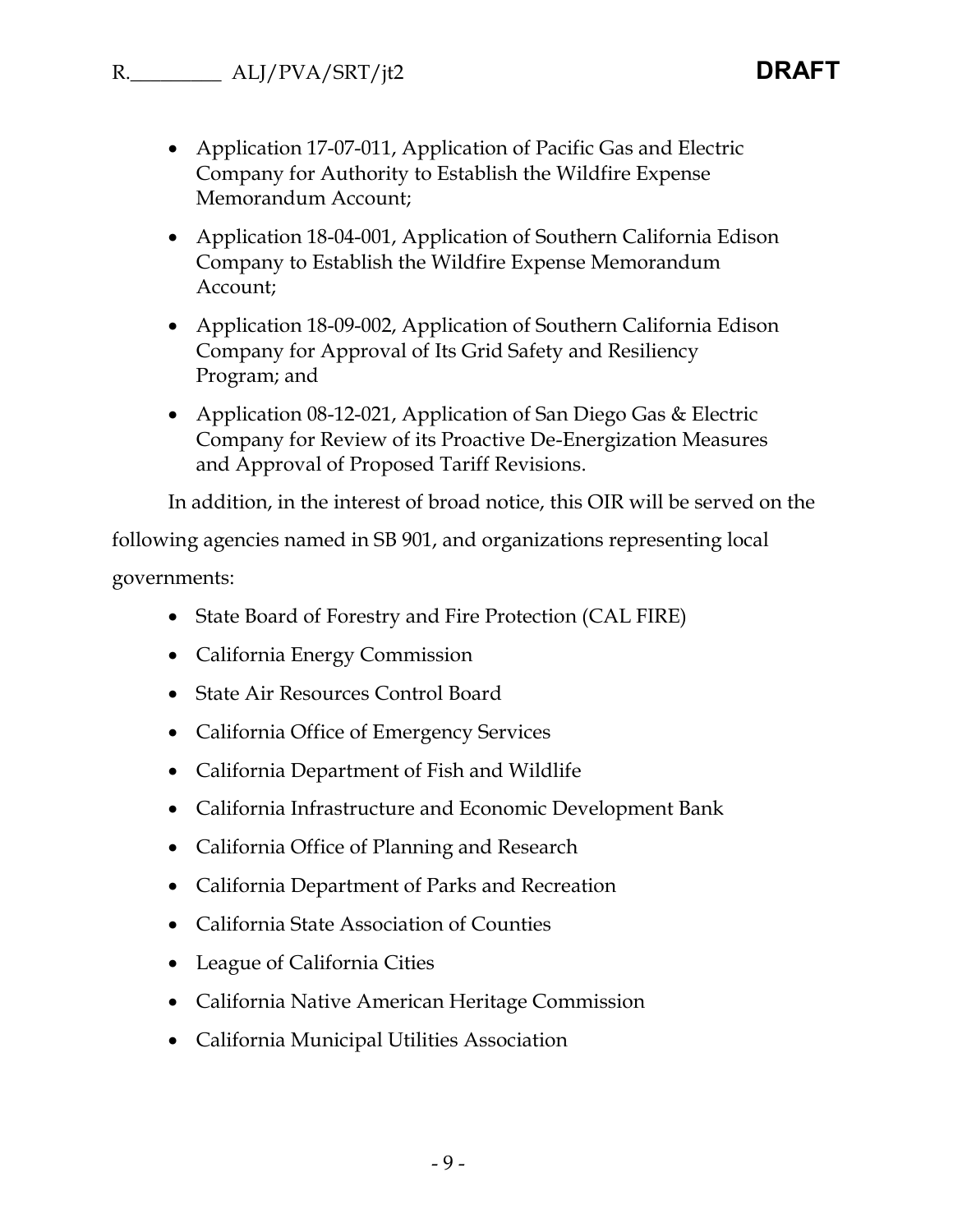Service of the OIR does not confer party status or place any person who has received such service on the Official Service List for this proceeding, other than respondents. Instructions for obtaining party status or being placed on the official service list are given below.

### **6. Filing and Service of Comments and Other Documents**

Filing and service of comments and other documents in the proceeding are governed by the Commission's Rules of Practice and Procedure.

#### **7. Addition to Official Service List**

Addition to the official service list is governed by Rule 1.9(f) of the Commission's Rules of Practice and Procedure.

Respondents are parties to the proceeding (see Rule 1.4(d)) and will be immediately placed on the official service list.

Any person will be added to the "Information Only" category of the official service list upon request, for electronic service of all documents in the proceeding, and should do so promptly in order to ensure timely service of comments and other documents and correspondence in the proceeding. (*See* Rule 1.9(f).) The request must be sent to the Process Office by e-mail [\(process\\_office@cpuc.ca.gov\)](mailto:process_office@cpuc.ca.gov) or letter (Process Office, California Public Utilities Commission, 505 Van Ness Avenue, San Francisco, California 94102). Please include the Docket Number of this rulemaking in the request.

Persons who file comments on this OIR become parties to the proceeding (see Rule 1.4(a)(2)) and will be added to the "Parties" category of the official service list upon such filing. *In order to assure service of comments and other documents and correspondence in advance of obtaining party status, persons should*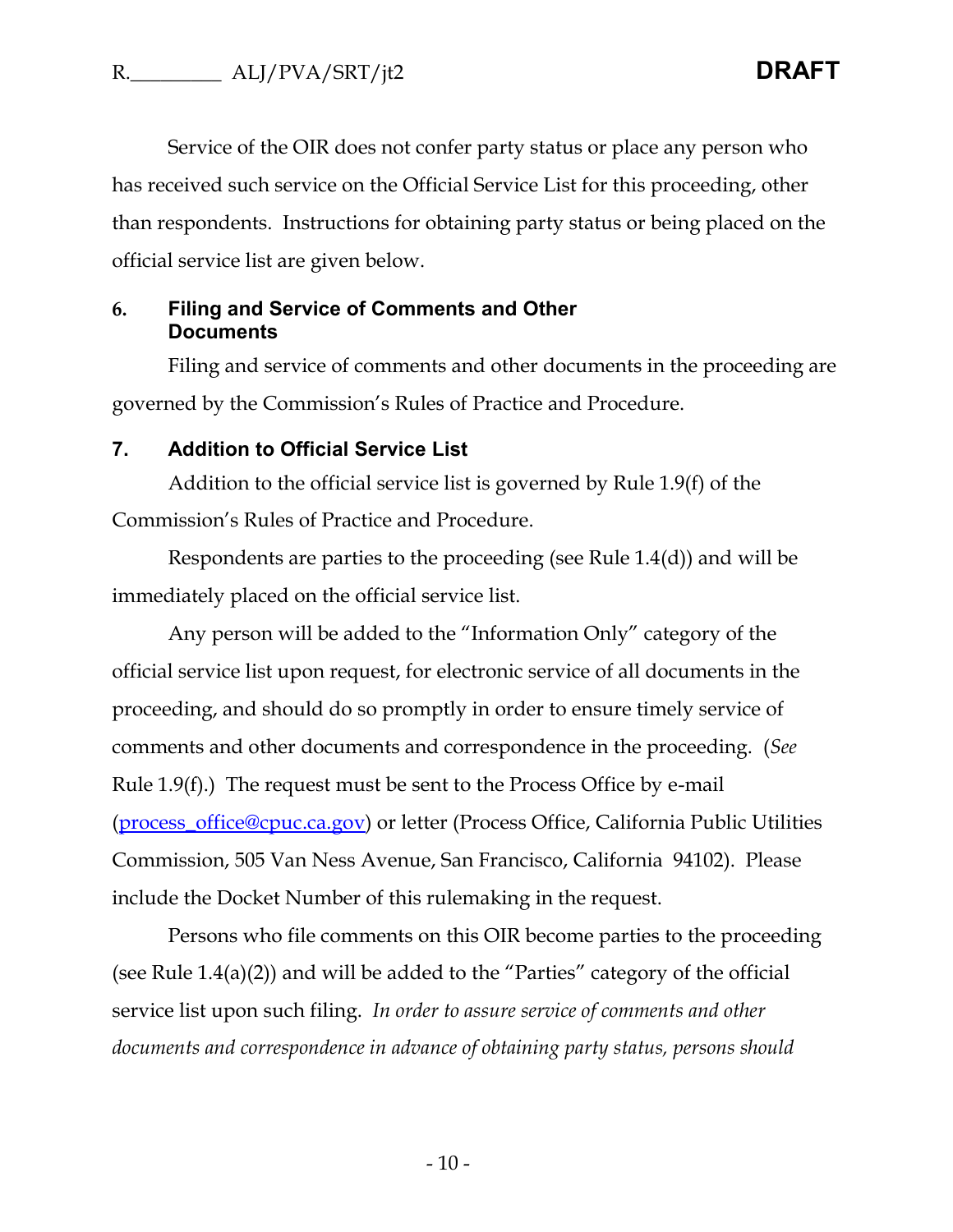*promptly request addition to the "Information Only" category as described above;* they will be removed from that category upon obtaining party status.

### **8. Subscription Service**

Persons may monitor the proceeding by subscribing to receive electronic copies of documents in this proceeding that are published on the Commission's website. There is no need to be on the official service list in order to use the subscription service. Instructions for enrolling in the subscription service are available on the Commission's website at [http://subscribecpuc.cpuc.ca.gov/.](http://subscribecpuc.cpuc.ca.gov/)

#### **9. Intervenor Compensation**

Intervenor Compensation is permitted in this proceeding. Any party that expects to claim intervenor compensation for its participation in this Rulemaking must file a timely notice of intent to claim intervenor compensation. (*See* Rule 17.1(a)(2).) Intervenor compensation rules are governed by §§ 1801 et seq. of the Public Utilities Code. Parties new to participating in Commission proceedings may contact the Commission's Public Advisor.

#### **10. Public Advisor**

Any person or entity interested in participating in this rulemaking who is unfamiliar with the Commission's procedures should contact the Commission's Public Advisor in San Francisco at (415) 703-2074 or (866) 849-8390 or e-mail [public.advisor@cpuc.ca.gov.](mailto:public.advisor@cpuc.ca.gov) The TTY number is (866) 836-7825.

#### Therefore, **IT IS ORDERED** that:

1. This Order Instituting Rulemaking is adopted pursuant to Senate Bill 901, Stats. 2018, Ch. 626 and Rule 6.1 of the Commission's Rules of Practice and Procedure.

2. The preliminary categorization is ratesetting.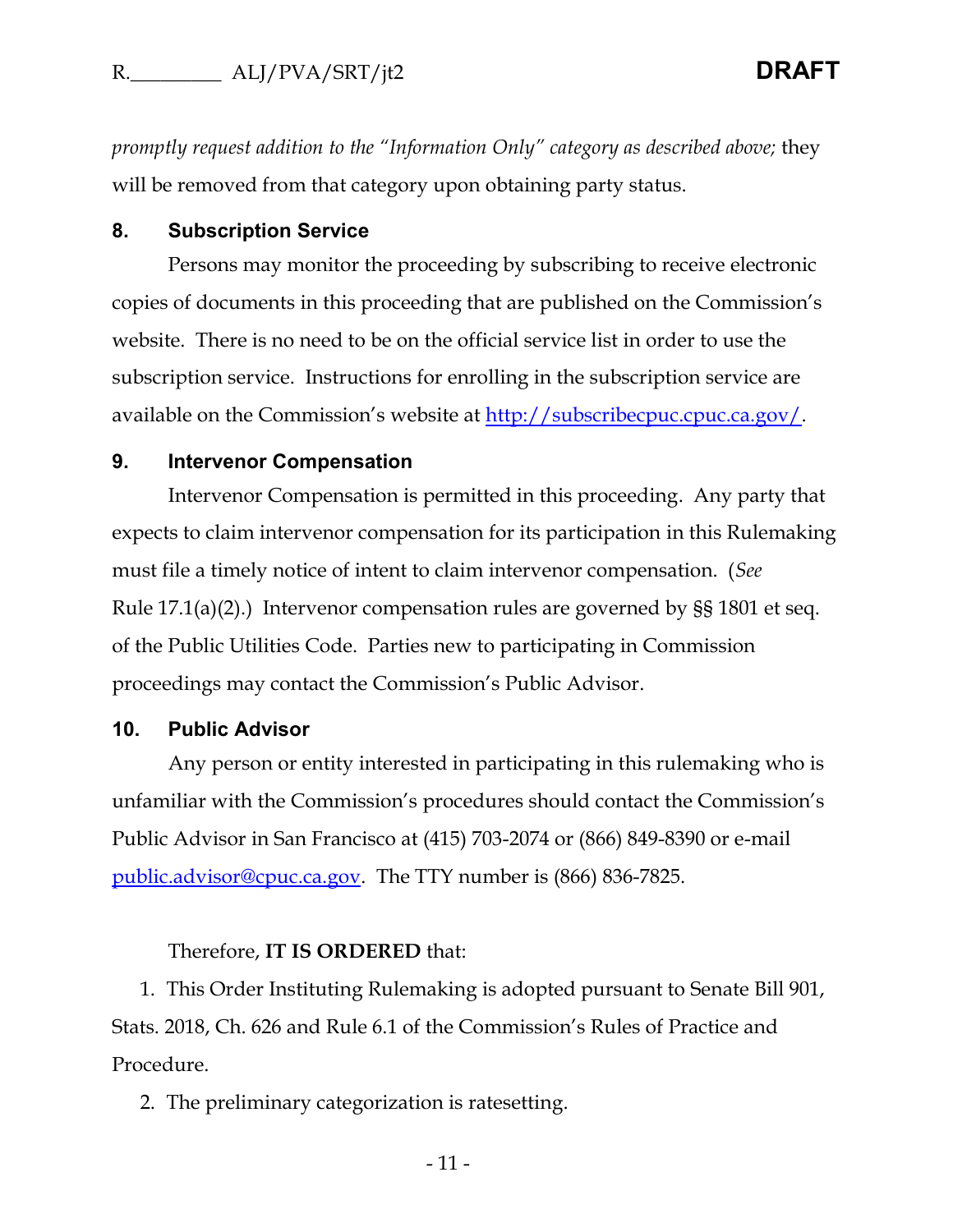3. The preliminary determination is that a hearing is not needed.

4. The preliminarily scope of issues is as stated above.

5. A prehearing conference is set for 10:30 a.m. on November 14, 2018 at San Francisco, California.

6. The preliminary schedule for the proceeding is set forth in Section 3.1 above.

7. Pacific Gas and Electric Company, Southern California Edison Company, San Diego Gas & Electric Company, Liberty Utilities (CalPeco Electric), Bear Valley Electric Service, a division of Golden State Water Company, and Pacific Power, a division of PacifiCorp, are respondents to this Order Instituting Rulemaking.

8. Pacific Gas and Electric Company, Southern California Edison Company, San Diego Gas & Electric Company, Liberty Utilities (CalPeco Electric), Bear Valley Electric Service, a division of Golden State Water Company, and Pacific Power, a division of PacifiCorp shall, and any other person may, file and serve comments of not more than 20 pages responding to this Order Instituting Rulemaking (OIR) not later than 10 days from the issuance of this OIR.

9. Comments on this Order Instituting Rulemaking should address the scope and schedule of this proceeding, and its interaction with other related proceedings.

10. The Executive Director will cause this Order Instituting Rulemaking to be served on all respondents and on the service lists for the following Commission proceedings: Rulemaking (R.) 15-05-006, R.15-06-009, Application (A.) 15-09-010, A.17-07-011, A.18-04-001, and A.18-09-002, A.08-12-021. In addition, the Executive Director will cause this Order Instituting Rulemaking to be served on

- 12 -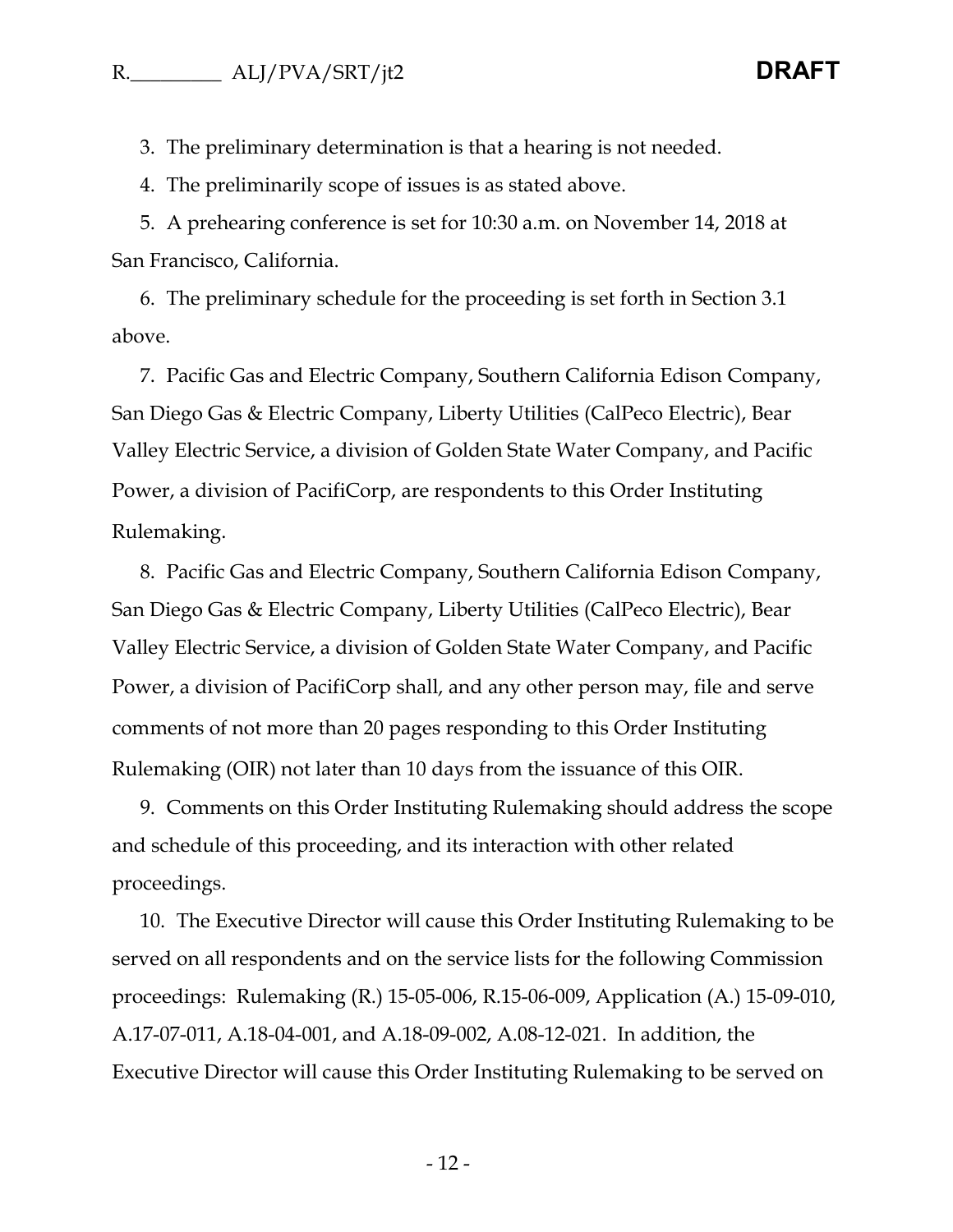the following agencies and organizations: State Board of Forestry and Fire Protection (CAL FIRE), California Energy Commission, State Air Resources Control Board, California Office of Emergency Services, California Department of Fish and Wildlife, California Infrastructure and Economic Development Bank, California Office of Planning and Research, California Department of Parks and Recreation, California State Association of Counties, League of California Cities, California Municipal Utilities Association and California Native American Heritage Commission.

11. Any party that expects to claim intervenor compensation for its participation in this Rulemaking must timely file its notice of intent to claim intervenor compensation. (*See* Rule 17.1(a)(2).)

This order is effective today.

Dated , at San Francisco, California.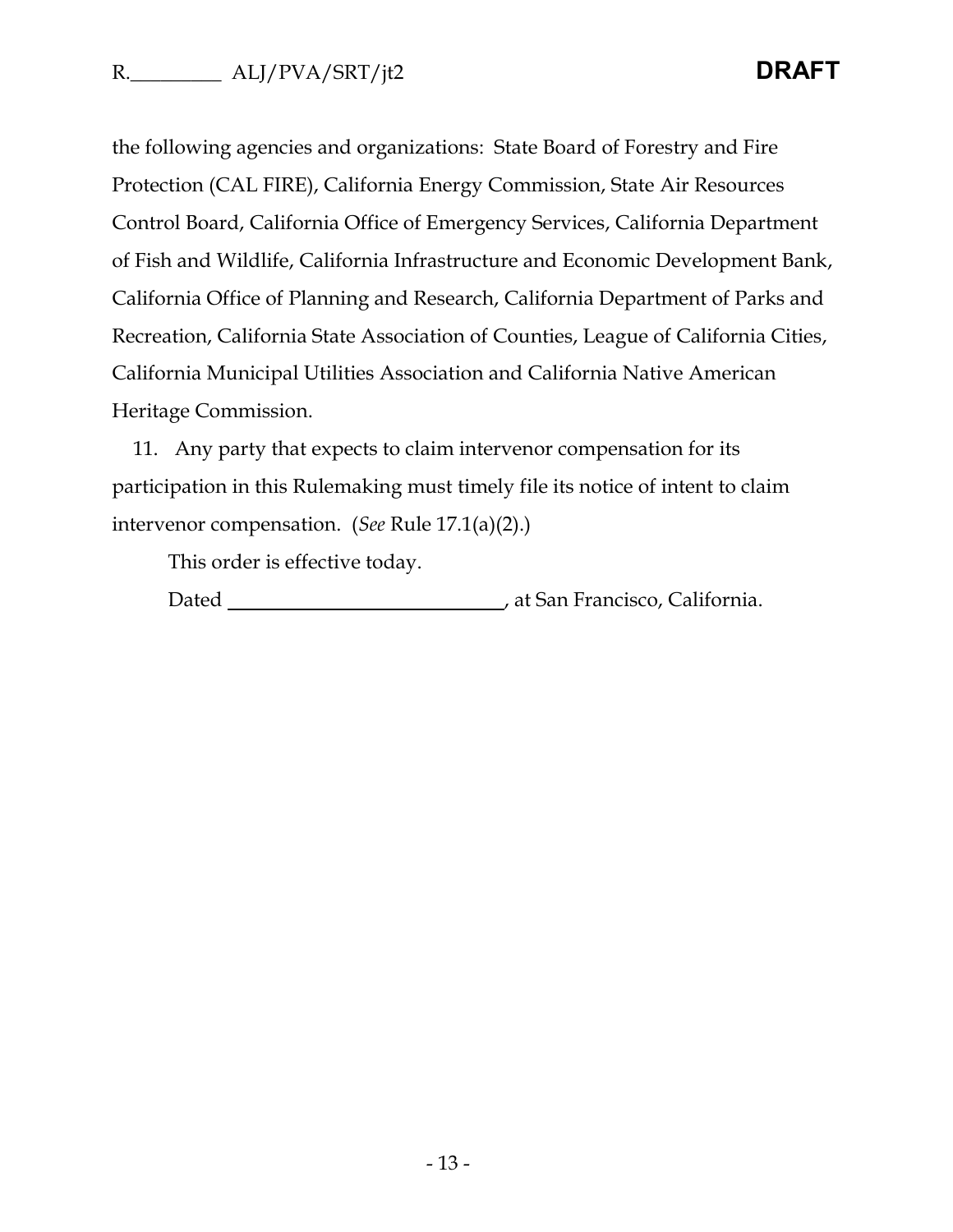# **Appendix A**

**Amended Section 8386**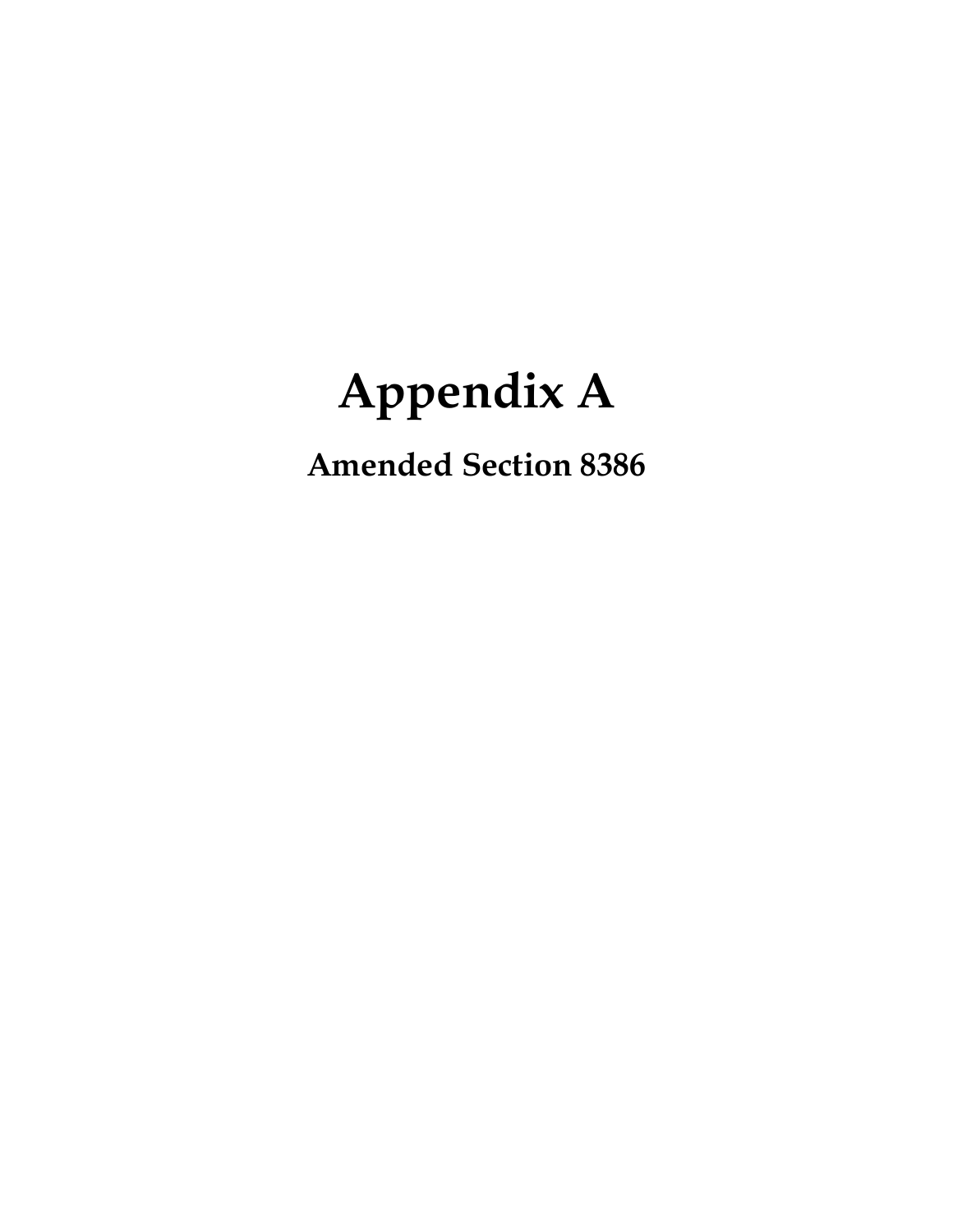#### **8386.**

(a) Each electrical corporation shall construct, maintain, and operate its electrical lines and equipment in a manner that will minimize the risk of catastrophic wildfire posed by those electrical lines and equipment.

(b) Each electrical corporation shall annually prepare and submit a wildfire mitigation plan to the commission for review and approval, according to a schedule established by the commission, which may allow for the staggering of compliance periods for each electrical corporation. The Department of Forestry and Fire Protection shall consult with the commission on the review of each wildfire mitigation plan. Prior to approval, the commission may require modifications of the plans. Following approval, the commission shall oversee compliance with the plans pursuant to subdivision (h).

(c) The wildfire mitigation plan shall include:

(1) An accounting of the responsibilities of persons responsible for executing the plan.

(2) The objectives of the plan.

(3) A description of the preventive strategies and programs to be adopted by the electrical corporation to minimize the risk of its electrical lines and equipment causing catastrophic wildfires, including consideration of dynamic climate change risks.

(4) A description of the metrics the electrical corporation plans to use to evaluate the plan's performance and the assumptions that underlie the use of those metrics. (5) A discussion of how the application of previously identified metrics to previous plan performances has informed the plan.

(6) Protocols for disabling reclosers and deenergizing portions of the electrical distribution system that consider the associated impacts on public safety, as well as protocols related to mitigating the public safety impacts of those protocols, including impacts on critical first responders and on health and communication infrastructure.

(7) Appropriate and feasible procedures for notifying a customer who may be impacted by the deenergizing of electrical lines. The procedures shall consider th need the notify, as a priority, critical first responders, health care facilities, and operators of telecommunications infrastructure.

(8) Plans for vegetation management.

(9) Plans for inspections of the electrical corporation's electrical infrastructure. (10) A list that identifies, describes, and prioritizes all wildfire risks, and drivers for those risks, throughout the electrical corporation's service territory, including all relevant wildfire risk and risk mitigation information that is part of Safety Model Assessment Proceeding and Risk Assessment Mitigation Phase filings. The list shall include, but not be limited to, both of the following: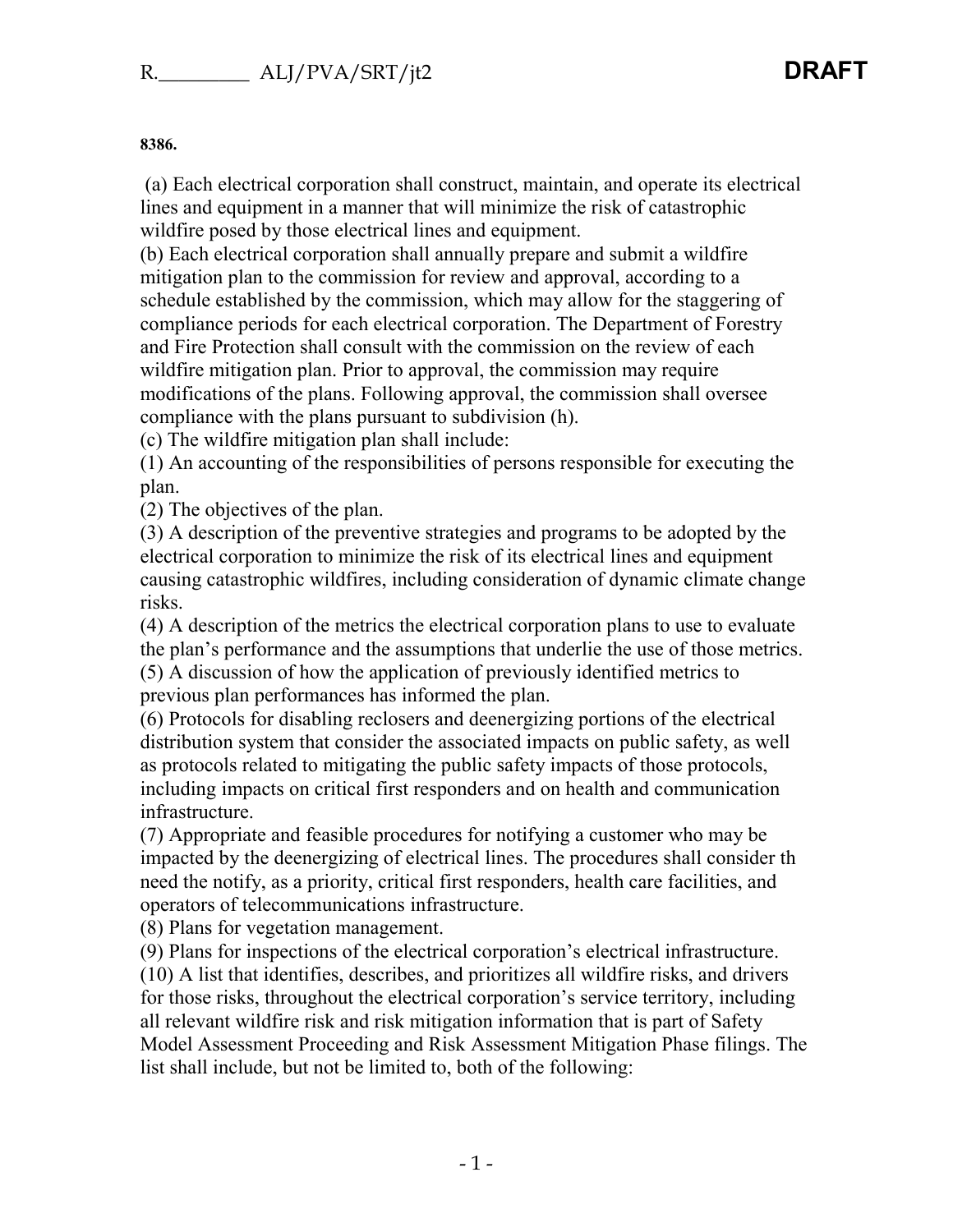(A) Risks and risk drivers associated with design, construction, operations, and maintenance of the electrical corporation's equipment and facilities.

(B) Particular risks and risk drivers associated with topographic and climatological risk factors throughout the different parts of the electrical corporation's service territory.

(11) A description of how the plan accounts for the wildfire risk identified in the electrical corporation's Risk Assessment Mitigation Phase filing.

(12) A description of the actions the electrical corporation will take to ensure its system will achieve the highest level of safety, reliability, and resiliency, and to ensure that its system is prepared for a major event, including hardening and modernizing its infrastructure with improved engineering, system design, standards, equipment, and facilities, such as undergrounding, insulation of distribution wires, and pole replacement.

(13) A showing that the utility has an adequate sized and trained workforce to promptly restore service after a major event, taking into account employees of other utilities pursuant to mutual aid agreements and employees of entities that have entered into contracts with the utility.

(14) Identification of any geographic area in the electrical corporation's service territory that is a higher wildfire threat than is currently identified in a commission fire threat map, and where the commission should consider expanding the high fire threat district based on new information or changes in the environment.

(15) A methodology for identifying and presenting enterprise-wide safety risk and wildfire-related risk that is consistent with the methodology used by other electrical corporations unless the commission determines otherwise.

(16) A description of how the plan is consistent with the electrical corporation's disaster and emergency preparedness plan prepared pursuant to Section 768.6, including both of the following:

(A) Plans to prepare for, and to restore service after, a wildfire, including workforce mobilization and prepositioning equipment and employees.

(B) Plans for community outreach and public awareness before, during, and after a wildfire, including language notification in English, Spanish, and the top three primary languages used in the state other than English or Spanish, as determined by the commission based on the United States Census data.

(17) A statement of how the electrical corporation will restore service after a wildfire.

(18) Protocols for compliance with requirements adopted by the commission regarding activities to support customers during and after a wildfire, outage reporting, support for low-income customers, billing adjustments, deposit waivers, extended payment plans, suspension of disconnection and nonpayment fees, repair processing and timing, access to utility representatives, and emergency communications.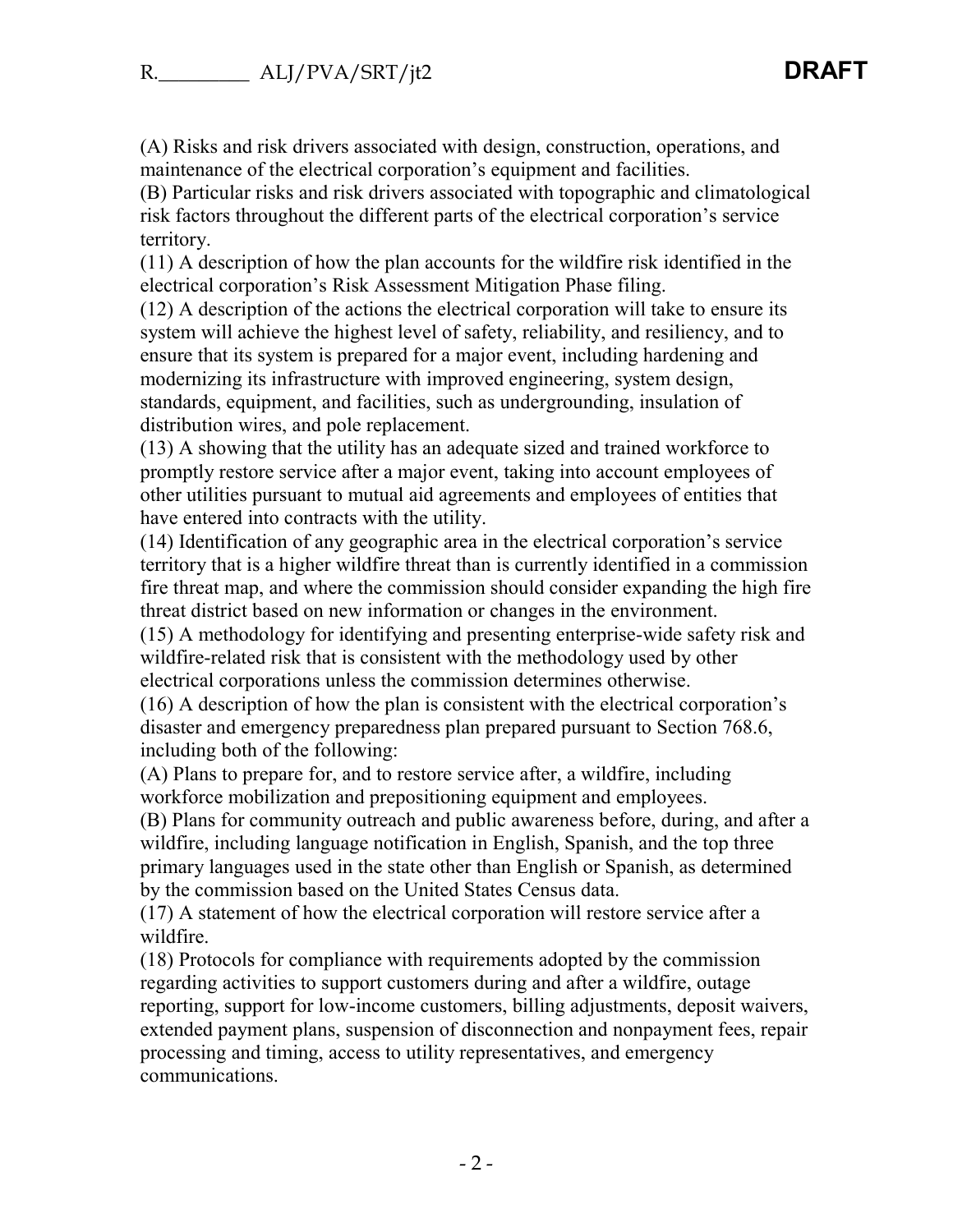(19) A description of the processes and procedures the electrical corporation will use to do all of the following:

(A) Monitor and audit the implementation of the plan.

(B) Identify any deficiencies in the plan or the plan's implementation and correct those deficiencies.

(C) Monitor and audit the effectiveness of electrical line and equipment inspections, including inspections performed by contractors, carried out under the plan and other applicable statutes and commission rules.

(20) Any other information that the commission may require.

(d) The commission shall accept comments on each plan from the public, other local and state agencies, and interested parties, and verify that the plan complies with all applicable rules, regulations, and standards, as appropriate.

(e) The commission shall approve each plan within three months of its submission, unless the commission makes a written determination, including reasons supporting the determination, that the three-month deadline cannot be met and issues an order extending the deadline. Each electrical corporation's approved plan shall remain in effect until the commission approves the electrical corporation's subsequent plan. At the time it approves each plan, the commission shall authorize the utility to establish a memorandum account to track costs incurred to implement the plan.

(f) The commission's approval of a plan does not establish a defense to any enforcement action for a violation of a commission decision, order, or rule.

(g) The commission shall consider whether the cost of implementing each electrical corporation's plan is just and reasonable in its general rate case application. Nothing in this section shall be interpreted as a restriction or limitation on Article 1 (commencing with Section 451) of Chapter 3 of Part 1 of Division 1.

(h) The commission shall conduct an annual review of each electrical corporation's compliance with its plan as follows:

(1) Three months after the end of an electrical corporation's initial compliance period as established by the commission pursuant to subdivision (b), and annually thereafter, each electrical corporation shall file with the commission a report addressing its compliance with the plan during the prior calendar year.

(2) (A) Before March 1, 2021, and before each March 1 thereafter, the commission, in consultation with the Department of Forestry and Fire Protection, shall make available a list of qualified independent evaluators with experience in assessing the safe operation of electrical infrastructure.

(B) (i) Each electrical corporation shall engage an independent evaluator listed pursuant to subparagraph (A) to review and assess the electrical corporation's compliance with its plan. The engaged independent evaluator shall consult with, and operate under the direction of, the Safety and Enforcement Division of the commission. The independent evaluator shall issue a report on July 1 of each year